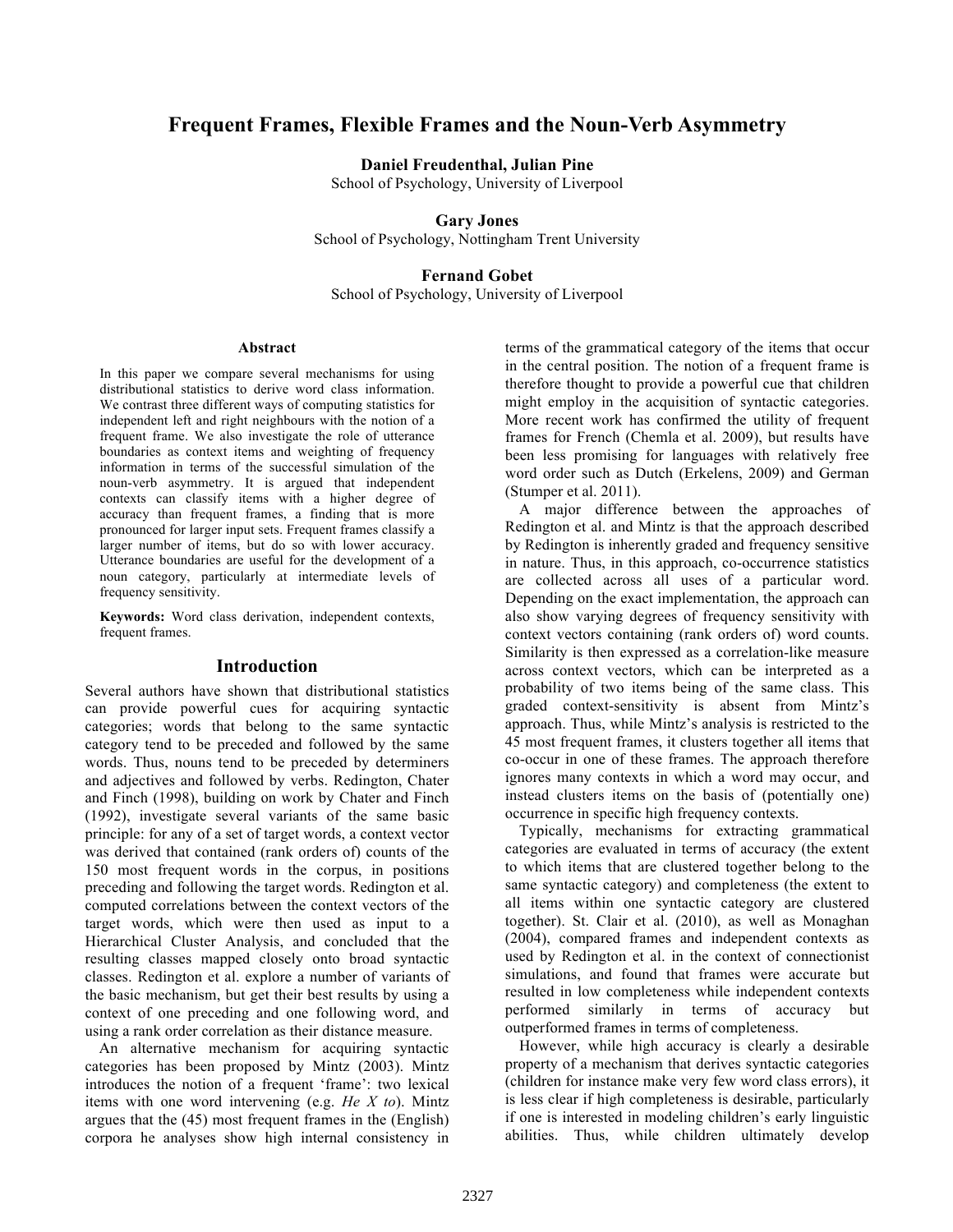linguistic abilities that suggest the presence of relatively abstract linguistic categories, their early multi-word speech has been characterized as lexically specific. Moreover, completeness is often measured across word classes, when there appear to be developmental discontinuities in children's productive use of grammatical categories. Thus, children appear to be more prepared to produce novel nouns than novel verbs in familiar contexts (Akhtar & Tomasello, 1997), a finding which has led to the suggestion that children may develop a productive noun category earlier than a productive verb category (Tomasello, 2000).

On the basis of these considerations, it would seem that a mechanism that is plausibly employed by language learning children is one that favours accuracy over completeness and favours the linking of high numbers of nouns over the linking of high numbers of verbs. One factor that might impact on the relative likelihood of linking nouns and verbs is the weighting of frequency information. Nouns for instance have a relatively high likelihood of being preceded by one of a small set of determiners. A second factor that is likely to affect the relative linking of nouns and verbs is the availability of utterance boundaries as framing elements. Nouns have a relatively high likelihood of occurring in utterance final position, and the utterance boundary is thus a potentially powerful cue for a noun category. Freudenthal et al. (2008), in the context of connectionist simulations, provide some evidence in support of this suggestion.

The main aims of this paper then are as follows: 1. To compare frequent frames and measures similar to those used by Redington et al. (1998) in terms of their ability to simulate the word classes apparent in children's early speech, 2. To investigate how different levels of frequency sensitivity as well as the availability of utterance boundaries may impact on these mechanisms.

### **Similarity measures used**

In the current paper we compare 4 different measures of similarity. We consider the frequent frames approach described by Mintz (2003), as well as 3 different implementations of the independent contexts approach described by Redington et al. (1998). In line with Redington et al., we considered as target words (i.e. words to be classified) the 1000 most frequent words in the corpus. The frequent frames approach closely followed the implementation by Mintz: we considered the target words that co-occurred in the 45 most frequent lexical frames within a corpus. The implementations of independent contexts closely followed the implementation of Redington et al. The context for a given word was encoded as a vector of length 300 consisting of counts of the 150 most frequent words in the corpus in the position directly preceding and following the target word. The actual similarity measures based on these vectors were: 1. Spearman rank order correlation (as used by Redington et al); 2. Cosine similarity based on raw frequency counts;

and 3. Cosine similarity based on the square root of frequency counts. These three different measures differ with respect to the weighting of frequency information, which is highest for cosine similarity based on raw counts and lowest for rank orders. Weighting of frequency information is even lower for frequent frames: this measure only considers whether or not target words cooccur within a given frame, not how often they co-occur.

## **Corpora**

The analyses were performed on the child-directed speech of the 12 children in the Manchester corpus (Theakston et al., 2001). The child-directed speech in the Manchester corpus is typically in the range of 25,000 to 30,000 utterances per child. Corpora were cleaned up minimally, and only multi-word utterances were analysed. For all corpora the following statistics were collected: for every word in the corpus, counts were collected for the items that preceded and followed it, as well as the frames (A X B) that surrounded them. Frame counts were then tallied across words to determine overall counts for (frequent) frames.

One additional manipulation involved the merging of the corpora for the 12 individual children into one large corpus. This manipulation was included to determine whether the mechanisms under investigation are differentially affected by changes in corpus size.

For the purpose of determining accuracy of derived word pairings, words were assigned their respective Part of Speech (POS) tag as employed on the %mor coding tier of the corpus. POS tags in the Manchester corpus are relatively detailed and distinguish between main verbs and auxiliaries, as well as nouns, pronouns and proper nouns. The categories employed here are therefore similar to what Mintz terms 'expanded' labelling. Where multiple POS tags were used for one word form (e.g. forms that can be used as either noun or verb) the most frequently used POS tag was assigned. That is: words forms were assigned to the grammatical category in which they were used most frequently.

## **Results**

There are several ways in which one can evaluate the success of different similarity measures. Redington et al. (1998) performed a cluster analysis, and plotted accuracy and completeness as a function of the similarity level (or number of clusters extracted). While this is informative, it does raise a number of problems in interpreting the outcome. First, it is not immediately obvious at what similarity level one should compare different mechanisms, and second, the clustering process itself can be performed in different ways which have the potential to influence the results in terms of accuracy and completeness. For these reasons we opted to sidestep the clustering process, and perform a more direct evaluation of the similarity scores. This was done by extracting all possible word pairs, and computing the relevant similarity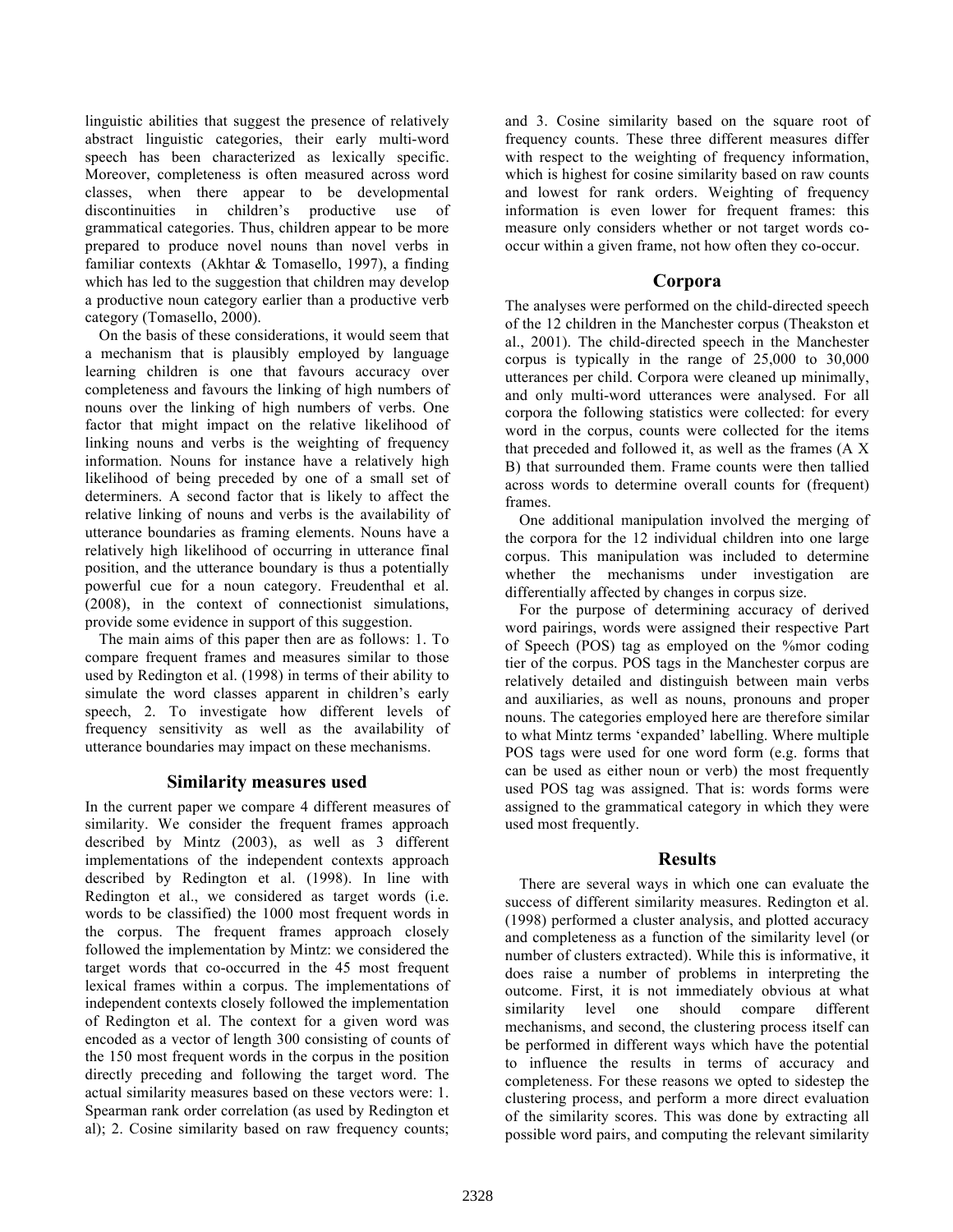|         | Cos-Sim, Raw Freq |      | Cos-Sim. Sqrt Freq |      | Spearman rank order |      | <b>Frequent Frames</b> |       |
|---------|-------------------|------|--------------------|------|---------------------|------|------------------------|-------|
|         | Acc.              | N    | Acc.               | N    | Acc.                | N    | Acc.                   | N     |
| Anne    | .90               | 1555 | .92                | 2367 | .91                 | 1314 | .69                    | 8688  |
| Aran    | .95               | 596  | .94                | 2046 | .92                 | 1772 | .66                    | 23612 |
| Becky   | .83               | 565  | .82                | 1718 | .88                 | 1746 | .71                    | 5423  |
| Carl    | .88               | 576  | .92                | 2113 | .92                 | 1894 | .70                    | 6191  |
| Dominic | .81               | 409  | .84                | 1418 | .84                 | 1313 | .62                    | 7904  |
| Gail    | .84               | 355  | .89                | 1223 | .91                 | 1152 | .59                    | 8381  |
| Joel    | .76               | 329  | .86                | 1063 | .90                 | 1089 | .60                    | 7182  |
| John    | .76               | 326  | .83                | 1938 | .85                 | 2570 | .73                    | 9269  |
| Liz     | .78               | 340  | .83                | 1171 | .85                 | 1546 | .66                    | 5354  |
| Nicola  | .78               | 356  | .89                | 1115 | .91                 | 1272 | .62                    | 9949  |
| Ruth    | .92               | 276  | .91                | 910  | .89                 | 1024 | .61                    | 8089  |
| Warren  | .79               | 403  | .84                | 1199 | .86                 | 1222 | .70                    | 14405 |
|         |                   |      |                    |      |                     |      |                        |       |
| Average | .84               | 507  | .87                | 1523 | .89                 | 1492 | .66                    | 9537  |
|         |                   |      |                    |      |                     |      |                        |       |
| Merged  | .93               | 1559 | .95                | 9561 | .93                 | 8636 | .55                    | 76676 |

Table 1: Accuracy and number of classified words for the four different distance measures.

metrics for every word pair. Where a similarity metric exceeded a certain threshold the word pair was considered to belong to the same category.

This procedure obviously raises the question of what threshold should be chosen for the different similarity metrics. Generally, higher values for the threshold will result in higher levels of accuracy and lower numbers of classified items, but these numbers may differ across metrics for a specific value of the threshold. For this reason, we decided to choose a different value for the threshold across metrics such that the resulting accuracy was always relatively high  $(\sim 90\%)$  and comparable  $across$  the metrics<sup>1</sup>, thus allowing for a meaningful interpretation of differences in completeness. Table 1 shows percentage accuracy as well as number of classified items for the 12 individual children in the Manchester corpus, the average for these children as well as scores for the merged Manchester corpus.

The concept of a threshold for classification is irrelevant for frequent frames (thus making it impossible to peg accuracy at 90%), as the notion of a frame entails that two items that co-occur in one of the frequent frames are of the same word class. Table 1 therefore lists accuracy and number of classified items for all word pairs that co-occurred in one of the 45 most frequent frames in

the relevant corpus. Word pairs that co-occurred in multiple frames were counted only once.

Looking at the individual children and their average in Table 1, it is obvious that there are substantial differences between the different metrics. Frequent frames classify a large number of pairs, but do so at relatively low accuracy. Accuracy levels for frequent frames are lower than reported by Mintz (who reports a type accuracy of .91). This lower accuracy is at least partly caused by the fact that, for the current analyses, words were assigned to their most common category. While such a procedure makes sense for graded measures that collate statistics over different contexts, it may be less appropriate for the frame style analysis. Thus several words can be used as either a noun or a verb (e.g. *pull*, *paint*). In the corpora employed here, *pull* is overwhelmingly used as a verb, while *paint* is used as a noun more often than a verb (and as a consequence, is considered to belong to the noun class for the current analyses). The frequent frames analysis will classify these items together (resulting in a false alarm) because they co-occur in the frame *you X your*.

For this reason we performed a second, contextual accuracy analysis on the frames analysis: for every word pair that co-occurred in one of the frequent frames, we considered the actual category of the word within the (most frequent) frame. This analysis resulted in accuracy scores (.76 on average) that were higher than in the standard analysis, but still lower than those attained by the probabilistic measures.

A comparison of the probabilistic measures also reveals differences. Spearman rank-order and square root cosine similarity classify a similar number of items at similar levels of accuracy. Raw cosine similarity on the other

<sup>&</sup>lt;sup>1</sup> The actual threshold levels were chosen to result in accuracy levels close to 90% on the basis of a pilot study and were set at .95 for raw cosine similarity, .70 for sqrt cosine similarity, and .50 for rank order correlation. The same thresholds were used throughout the analyses reported in this paper. Pilot work furthermore suggested that the accuracy of the different measures was similarly affected by proportional threshold variations.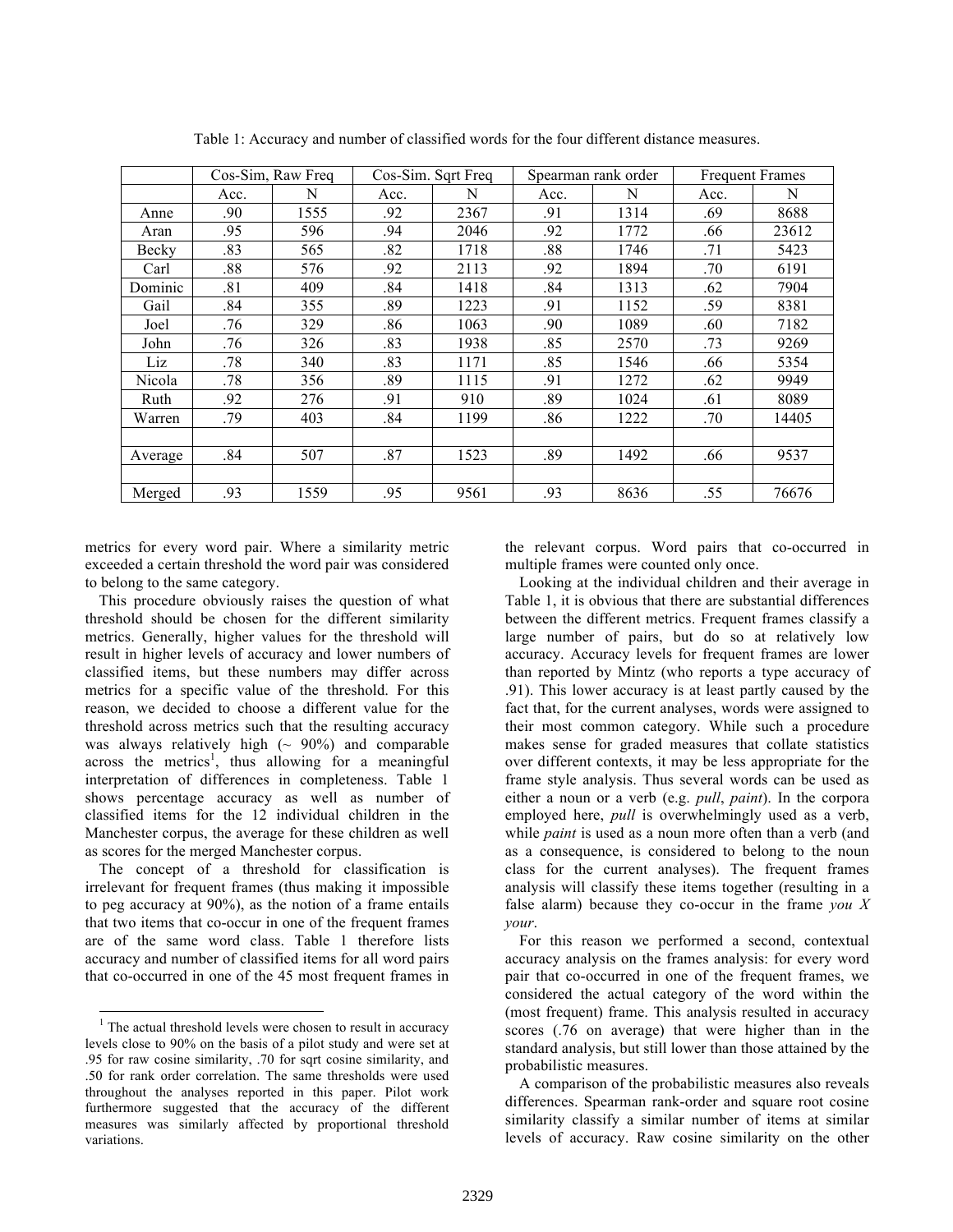hand only classifies around a third of the number of items that the other probabilistic measures classify.

Looking at the results for the merged corpus, it becomes apparent that all four measures classify a larger number of items. The three probabilistic measures however, do so with slightly higher accuracy than for the individual children, while the frequent frames measure shows a decrease in accuracy (66% vs. 55%, and 76% vs. 69% for the contextual score). Thus, it appears that the merged corpus contains additional information that can be successfully employed by the probabilistic measures but not the frequent frames measure. The increased information in the merged corpus is actually detrimental to the accuracy score for frequent frames. This latter finding appears to be caused by the fact that the frequent frames approach is overly sensitive to the occurrence of 'stray' words within the frequent frames. The fact that a word needs to occur only once within a specific frame to be clustered with all other words within that frame means that infrequent words that are atypical of a particular frame can potentially exert undue influence on overall accuracy scores. This problem becomes more pronounced in larger corpora. Such effects are less of a problem for the probabilistic measures.

#### **The noun-verb asymmetry**

It was argued earlier that children are more willing to use novel nouns in known contexts than they are to use verbs. This finding has been taken as evidence that children develop a productive noun category earlier than they develop a verb category. In this section, we examine to what extent the different metrics show a preference for the clustering of nouns and verbs. This was done by examining the 'hits' from the data in Table 1, and counting the number of noun-noun and verb-verb pairs. The resulting data (proportion of noun-noun pairs relative to noun-noun + verb-verb pairs) are displayed in Table 2.

It is clear from Table 2 that the measures that are most frequency sensitive cluster the highest proportion of nouns. Thus, cosine similarity based on raw frequencies clusters a relatively low number of items but these items consist almost exclusively of nouns. Square Root Cosine similarity and rank order correlation are equally productive in terms of the number of items they classify, with the more frequency sensitive Cosine Similarity linking more nouns. Frequent frames on the other hand overwhelmingly link verbs. It is also apparent from Table 2 that, for frames, there is considerable variation in the proportion of noun-noun pairings: Aran's proportion is highest at 55%, but half the children show a proportion of noun-noun pairings under 5%.

Table 2: Proportion of noun-noun pairings relative to noun-noun plus verb-verb pairings (total N in parentheses), excluding utterance boundaries.

| parentifieses), excluding utterance boundaries. |        |          |          |         |  |  |
|-------------------------------------------------|--------|----------|----------|---------|--|--|
| NV-ratio                                        | $Cos-$ | Cos-Sqrt | Spearman | Frames  |  |  |
|                                                 | Raw    |          |          |         |  |  |
| Anne                                            | .99    | .93      | .63      | .34     |  |  |
|                                                 | (1387) | (2084)   | (1068)   | (5836)  |  |  |
| Aran                                            | .99    | .84      | .67      | .55     |  |  |
|                                                 | (560)  | (1784)   | (1440)   | (15222) |  |  |
| Becky                                           | .99    | .91      | .66      | .03     |  |  |
|                                                 | (461)  | (1349)   | (1421)   | (3685)  |  |  |
| Carl                                            | .99    | .89      | .72      | .01     |  |  |
|                                                 | (507)  | (1885)   | (1652)   | (3964)  |  |  |
| Dominic                                         | .97    | .83      | .48      | .02     |  |  |
|                                                 | (316)  | (1040)   | (937)    | (4499)  |  |  |
| Gail                                            | .96    | .89      | .67      | .02     |  |  |
|                                                 | (284)  | (975)    | (888)    | (4452)  |  |  |
| Joel                                            | .99    | .85      | .63      | .02     |  |  |
|                                                 | (237)  | (831)    | (853)    | (3828)  |  |  |
| John                                            | .99    | .90      | .79      | .40     |  |  |
|                                                 | (246)  | (1566)   | (2104)   | (6378)  |  |  |
| Liz                                             | .97    | .91      | .80      | .10     |  |  |
|                                                 | (250)  | (894)    | (1169)   | (3214)  |  |  |
| Nicola                                          | .96    | .74      | .56      | .16     |  |  |
|                                                 | (275)  | (907)    | (1049)   | (6056)  |  |  |
| Ruth                                            | .99    | 633      | .85      | .04     |  |  |
|                                                 | (244)  | (746)    | (790)    | (4645)  |  |  |
| Warren                                          | .98    | .76      | .47      | .52     |  |  |
|                                                 | (311)  | (904)    | (927)    | (9565)  |  |  |
|                                                 |        |          |          |         |  |  |
| Average                                         | .98    | .87      | .66      | .28     |  |  |
|                                                 | (432)  | (1247)   | (1191)   | (5945)  |  |  |
|                                                 |        |          |          |         |  |  |
| Merged                                          | .99    | .80      | .67      | .57     |  |  |
|                                                 | (1426) | (8577)   | (7319)   | (63747) |  |  |

#### **The role of utterance boundaries**

The analyses reported in Table 1 and 2 only considered 'lexical contexts'. That is, only words were considered as context items. The following set of analyses included the beginnings and ends of utterances as context items. Redington et al. (1998) do consider utterance boundaries as context items in one of their analyses (and conclude that they are potentially useful), but the non-parametric nature of their distance metric (rank order correlations) may underestimate the potential utility of utterance boundaries.

Mintz (2003) does not consider utterance boundaries, and it could be argued that there is little reason to consider them. Intuitively, the appealing feature of frames is that (because of their lexical nature) they are highly constraining and hence likely to result in relatively high accuracy. Allowing utterance boundaries in frames limits their constraining nature and may thus reduce accuracy levels. At the same time, however, frames including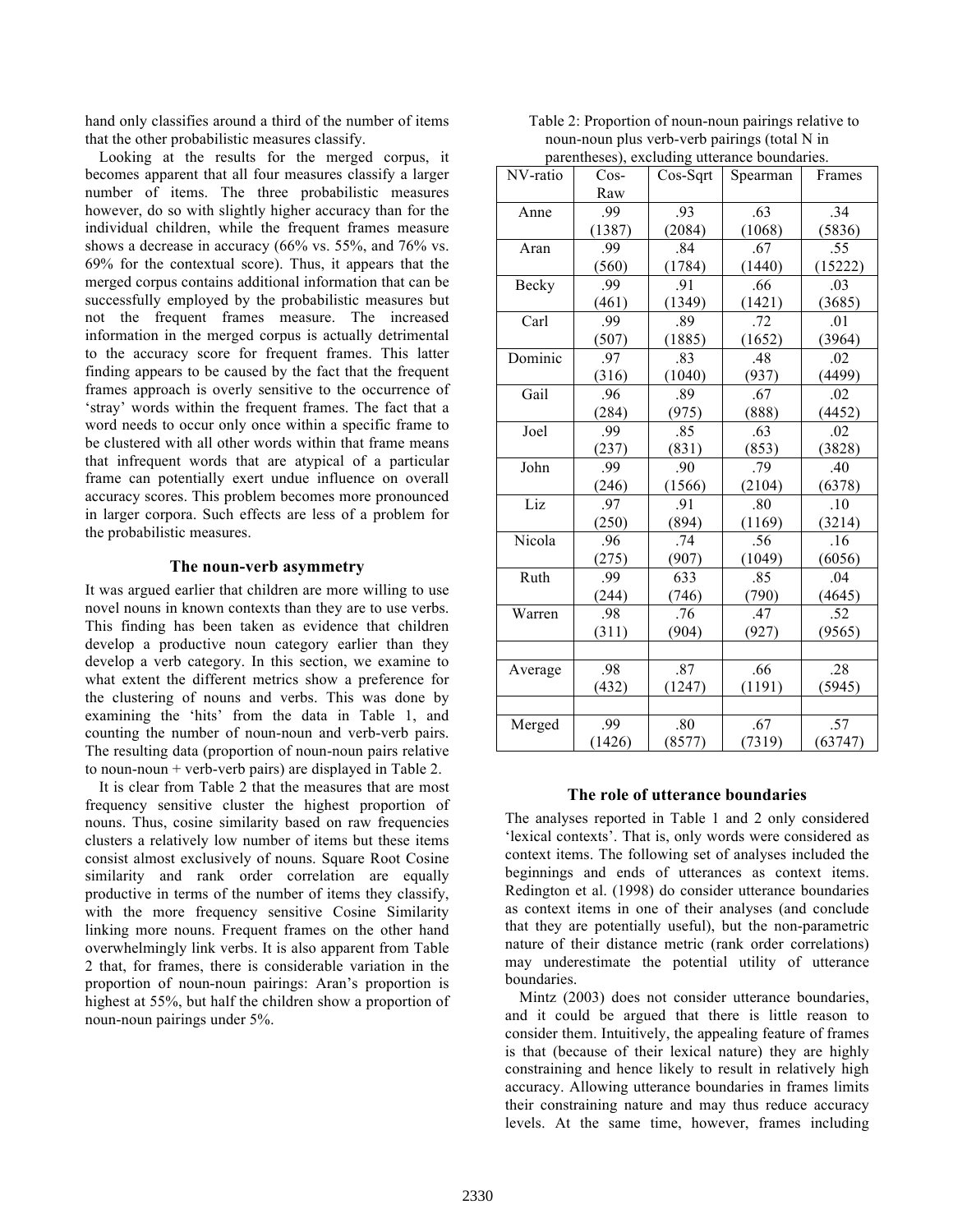utterance boundaries have the potential to capture large numbers of nouns (e.g. The X end\$) and thus might serve to counteract the verb bias apparent in Table 2. Table 3 shows the accuracy scores and number of word pairings for the analysis that include the utterance boundary as a framing element. The proportion of noun-noun pairings relative to noun-noun plus verb-verb pairings are shown in Table 4. For reasons of brevity, Tables 3 and 4 do not present data for the individual children in the Manchester corpus, but only the average and merged data across the 12 children.

Table 3: Proportion correct and number of word pairings including utterance boundaries.

| $p$ and $p$ increasing attentive countant for. |         |            |          |        |  |
|------------------------------------------------|---------|------------|----------|--------|--|
|                                                | Cos-raw | $Cos-Sqrt$ | Spearman | Frames |  |
| Average                                        | .82     | .90        |          | .49    |  |
|                                                | (862)   | (5739)     | (3163)   | 81351  |  |
|                                                |         |            |          |        |  |
| Merged                                         | .85     | .91        | .92      | .28    |  |
|                                                | (4098)  | (23271)    | 271      | 16651  |  |

It is evident from Table 3 that the probabilistic measures deal well with the addition of the utterance boundary as a framing element. Accuracy levels are comparable to those shown in Table 1, while the number of word pairings has increased by a factor 2 to 3. Inspection of Table 4 furthermore indicates that the increase in completeness is largely the result of increased linking of noun pairs. This is particularly noticeable in the square root cosine similarity model, which links twice as many words as the rank order model. Thus, the average square root cosine similarity model links over 4700 noun-noun pairs, compared to  $\sim$ 1900 for the rank order model. This difference reflects the greater frequency sensitivity of the cosine model, and suggests that square root of raw frequency represents an optimum level of frequency sensitivity.

Table 4: Number of noun-noun pairings relative to noun-noun plus verb-verb pairings,

| including utterance boundaries. |         |            |          |         |  |  |
|---------------------------------|---------|------------|----------|---------|--|--|
| NV-ratio                        | Cos-raw | $Cos-Sqrt$ | Spearman | Frames  |  |  |
| Average                         | .99     | .95        | -77      | .83     |  |  |
|                                 | (677)   | (4957)     | (2501)   | (38097) |  |  |
|                                 |         |            |          |         |  |  |
| Merged                          | .99     | .90        | .67      | .72     |  |  |
|                                 | (3256)  | 19924)     | (9558)   | (82924) |  |  |

### **Conclusions**

The main aim of this paper was to compare a mechanism for extracting syntactic categories based on independent contexts with Mintz style frequent frames in terms of their accuracy and ability to cluster nouns and verbs. A secondary aim was to investigate the role of frequency sensitivity and availability of utterance boundaries as framing elements.

The analyses presented here suggest that independent contexts result in better predictions than frequent frames. Frequent frames classify a larger number of words, but do so with lower overall accuracy.

Apart from being more accurate, the mechanisms based on independent contexts also cluster more nouns than verbs. This appears to be consistent with the suggestion that children form a productive noun category earlier than they form a verb category. The reverse is true of frequent frames: across the corpora frequent frames overwhelmingly cluster verbs rather than nouns, with noun-noun pairings making up under 5% of pairings for half the corpora.

When considering large input sets (i.e. the merged Manchester corpus), it becomes obvious that the mechanisms employing independent contexts are able to utilize the additional information contained in larger data sets to classify a larger number of items with similar levels of accuracy. The frequent frames mechanism also classifies a larger number of items when employed on a larger data set, but does so with lower accuracy. This result suggests that one of the strengths of frequent frames — its ability to quickly categorize a relatively large number of items on the basis of limited data — becomes a weakness when faced with larger datasets. Thus, the fact that the approach does not consider the frequency with which items occur in the target frames, results in it being relatively brittle and sensitive to noise and infrequent items in the input.

As an illustration, consider the frame *You X to*, which is the most frequent frame for the corpus of Carl as well as the merged Manchester corpus. Within Carl's corpus this frame contains 22 unique words, of which 20 (or 91%) are verbs. Across the Manchester corpus, the same frame contains a total of 89 unique words of which 67 (or 75%) are verbs. This increase in non-verbs has a marked impact on the accuracy for the frame which drops from .74 to .49. Many of the non-verbs occurring in the frame are legitimate (but infrequent) fillers for the frame (e.g. *back*, *off*, *down*, *happy*, *ready*, *anything*, *something*, *just*, *how, over*, *not, one*), while others are slightly more exotic: *that* (from *we brought you that to help* you), *tomorrow* (from *who's taking you tomorrow to playgroup)* to somewhat bizarre: *card* (from *a thank you card to give you*).

Since noisiness is an inherent property of the speech signal, which contains frequent repetitions, retracings and restarts, this finding suggests that frequent frames may not be a suitable source of information for category extraction unless combined with some sort of 'clean-up mechanism' or probabilistic element. Such an addition, however, would considerably weaken the great strength of this approach: its ability to rapidly classify items on the basis of little information.

All three mechanisms that computed statistics over independent contexts were able to attain higher accuracy levels, though they classified fewer items. It was argued that the probabilistic nature of these mechanisms allows